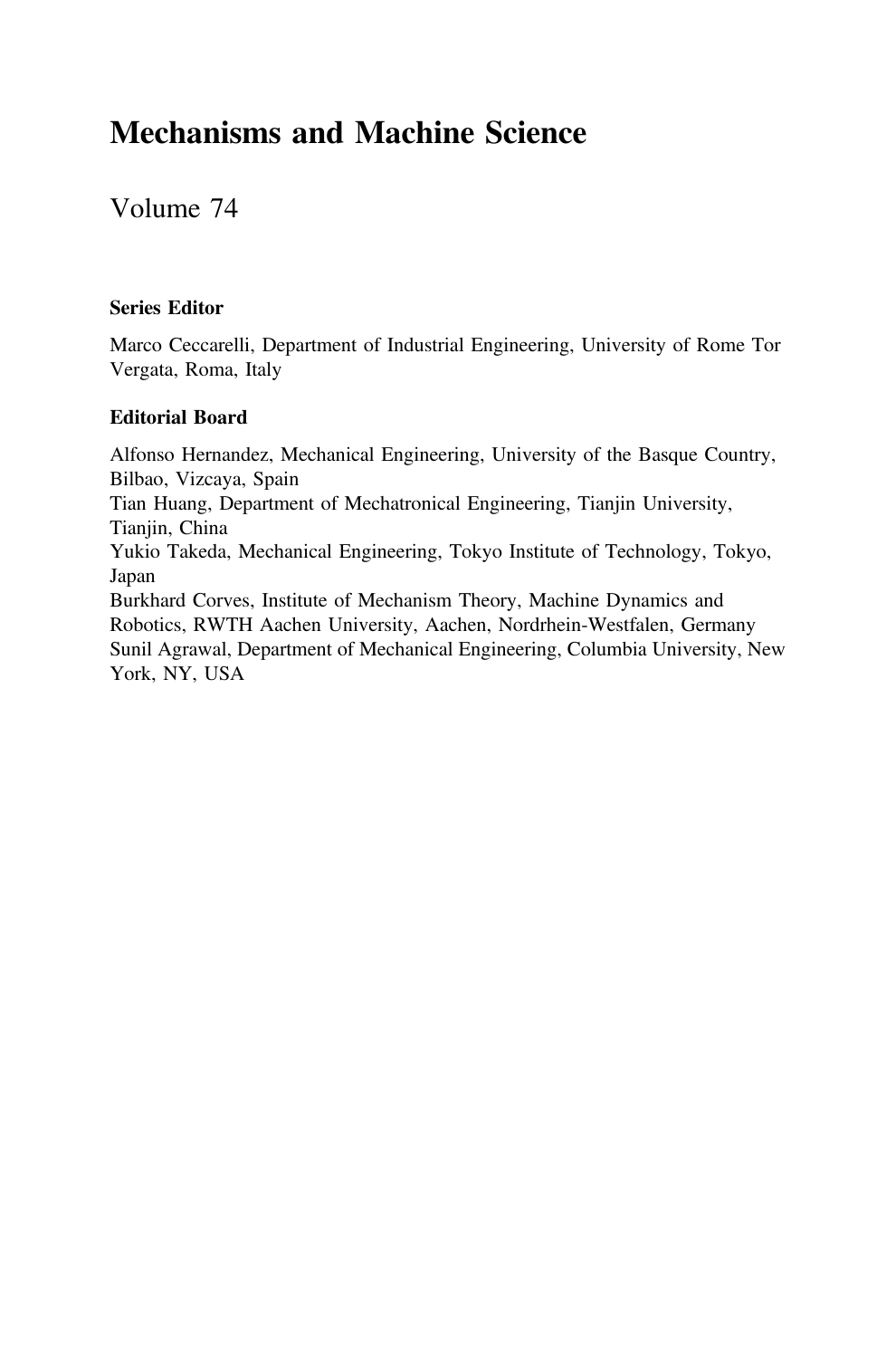This book series establishes a well-defined forum for monographs, edited Books, and proceedings on mechanical engineering with particular emphasis on MMS (Mechanism and Machine Science). The final goal is the publication of research that shows the development of mechanical engineering and particularly MMS in all technical aspects, even in very recent assessments. Published works share an approach by which technical details and formulation are discussed, and discuss modern formalisms with the aim to circulate research and technical achievements for use in professional, research, academic, and teaching activities.

This technical approach is an essential characteristic of the series. By discussing technical details and formulations in terms of modern formalisms, the possibility is created not only to show technical developments but also to explain achievements for technical teaching and research activity today and for the future.

The book series is intended to collect technical views on developments of the broad field of MMS in a unique frame that can be seen in its totality as an Encyclopaedia of MMS but with the additional purpose of archiving and teaching MMS achievements. Therefore, the book series will be of use not only for researchers and teachers in Mechanical Engineering but also for professionals and students for their formation and future work.

The series is promoted under the auspices of International Federation for the Promotion of Mechanism and Machine Science (IFToMM).

Prospective authors and editors can contact Mr. Pierpaolo Riva (publishing editor, Springer) at: pierpaolo.riva@springer.com.

Indexed by SCOPUS and Google Scholar.

More information about this series at http://www.springer.com/series/8779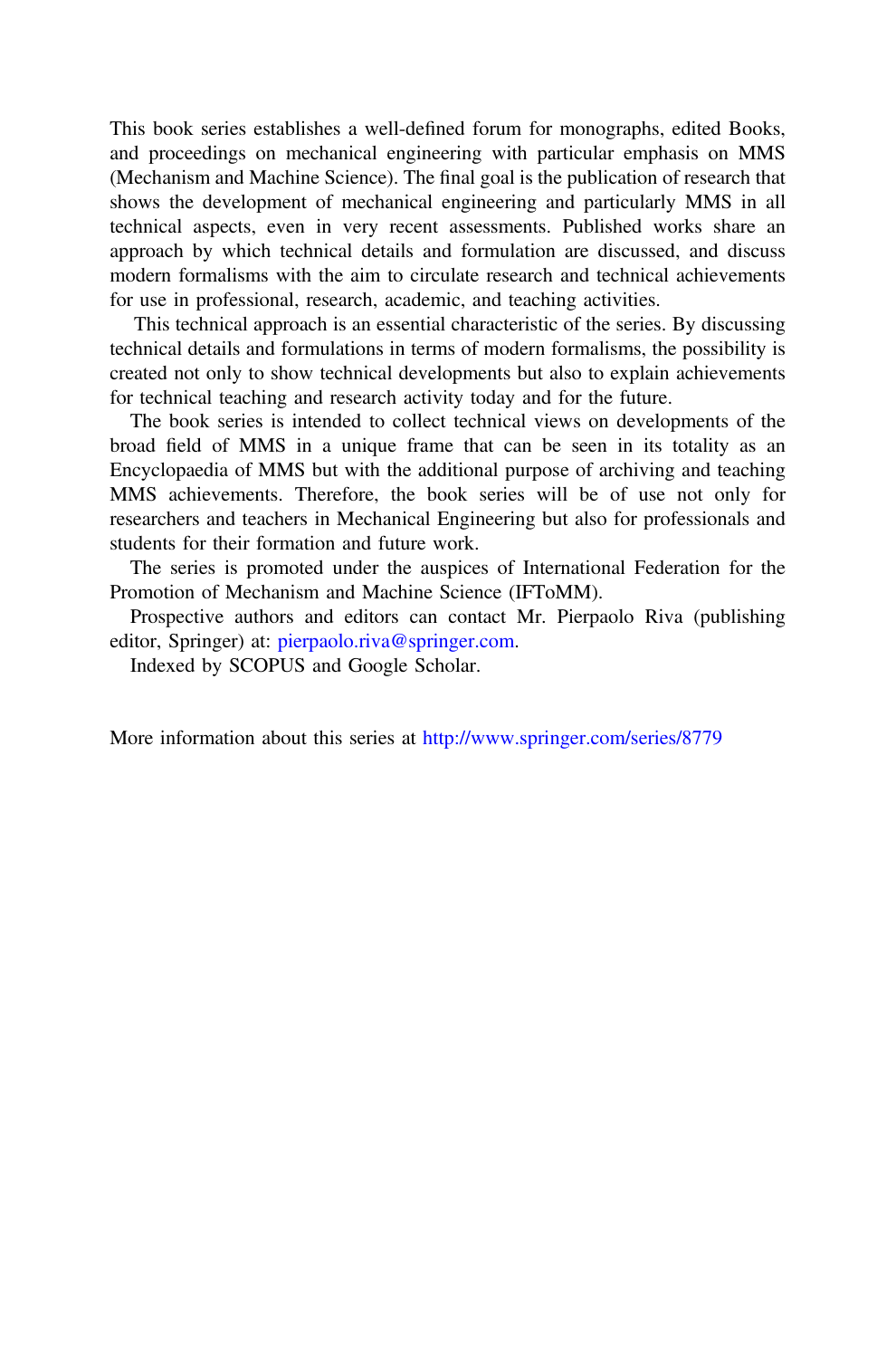Andreas Pott • Tobias Bruckmann **Editors** 

# Cable-Driven Parallel Robots

Proceedings of the 4th International Conference on Cable-Driven Parallel Robots



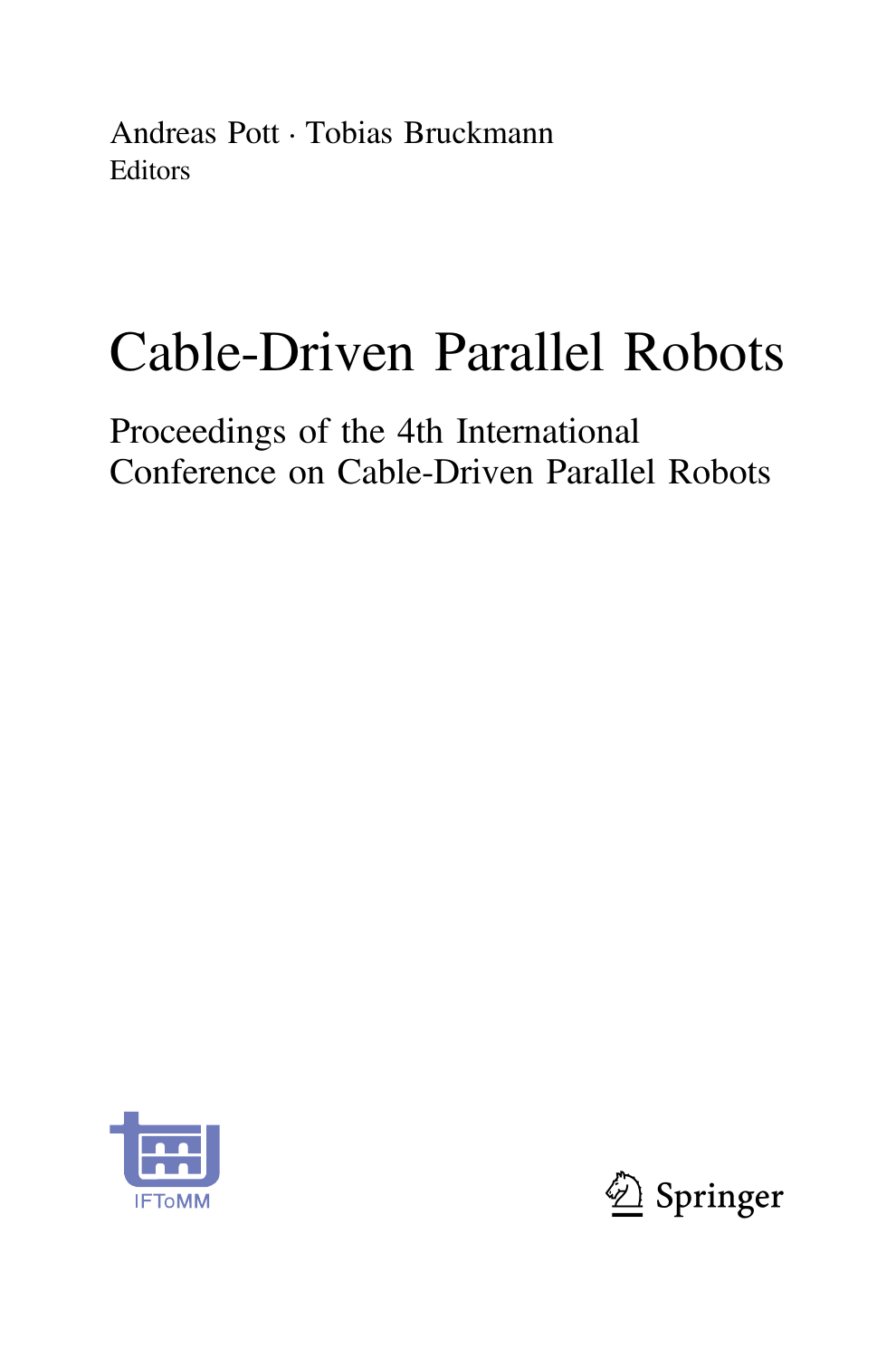**Editors** Andreas Pott University of Stuttgart Stuttgart, Germany

Tobias Bruckmann University of Duisburg-Essen Duisburg, Germany

ISSN 2211-0984 ISSN 2211-0992 (electronic) Mechanisms and Machine Science<br>ISBN 978-3-030-20750-2 ISBN 978-3-030-20751-9 (eBook) <https://doi.org/10.1007/978-3-030-20751-9>

#### © Springer Nature Switzerland AG 2019

This work is subject to copyright. All rights are reserved by the Publisher, whether the whole or part of the material is concerned, specifically the rights of translation, reprinting, reuse of illustrations, recitation, broadcasting, reproduction on microfilms or in any other physical way, and transmission or information storage and retrieval, electronic adaptation, computer software, or by similar or dissimilar methodology now known or hereafter developed.

The use of general descriptive names, registered names, trademarks, service marks, etc. in this publication does not imply, even in the absence of a specific statement, that such names are exempt from the relevant protective laws and regulations and therefore free for general use.

The publisher, the authors and the editors are safe to assume that the advice and information in this book are believed to be true and accurate at the date of publication. Neither the publisher nor the authors or the editors give a warranty, expressed or implied, with respect to the material contained herein or for any errors or omissions that may have been made. The publisher remains neutral with regard to jurisdictional claims in published maps and institutional affiliations.

This Springer imprint is published by the registered company Springer Nature Switzerland AG The registered company address is: Gewerbestrasse 11, 6330 Cham, Switzerland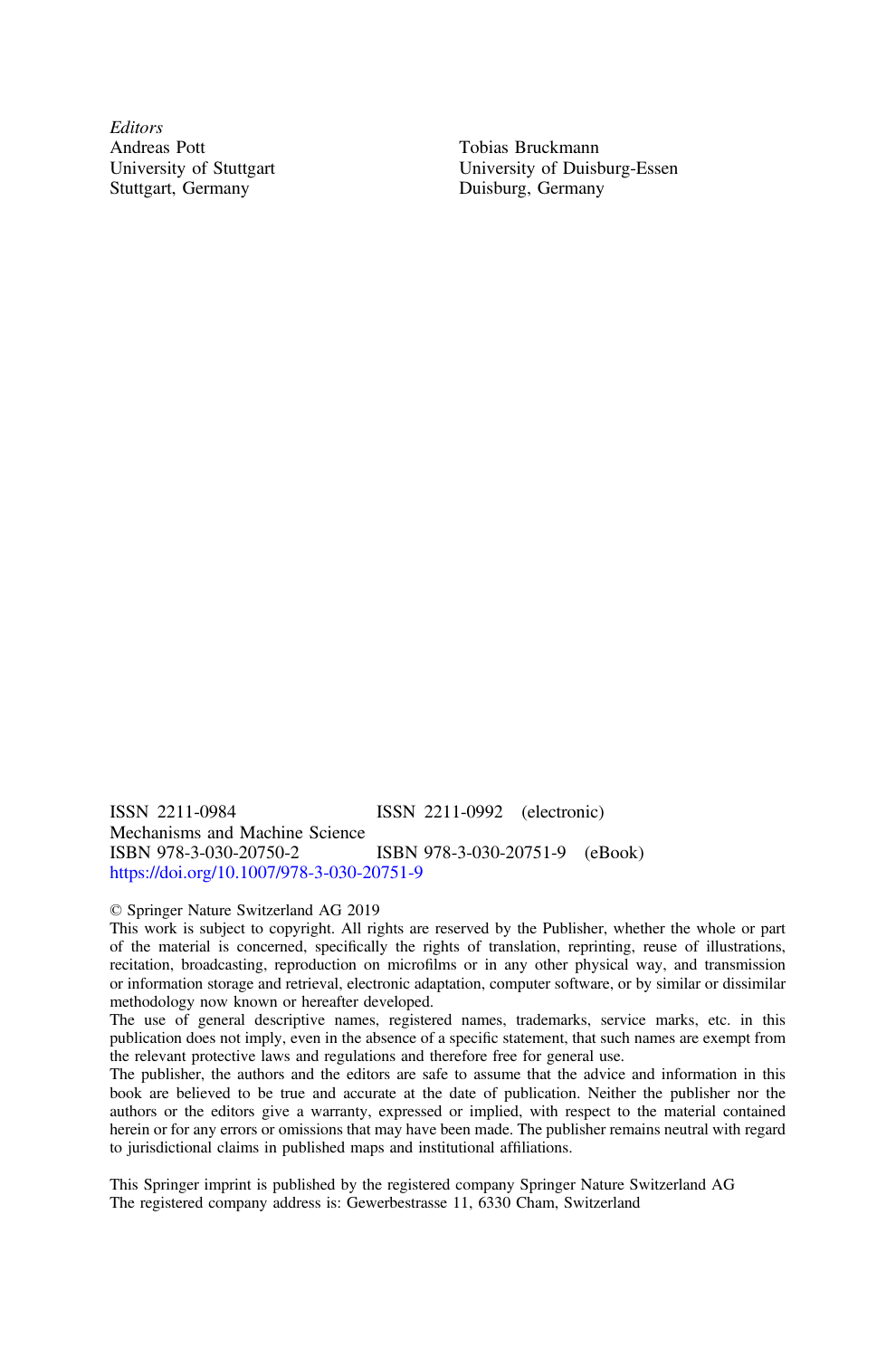# International Scientific Committee

- S. Agrawal, Columbia University
- M. Arsenault, Laurentian University
- Ph. Cardou, Lavel University
- S. Caro, CNRS, LS2N, IRT Jules Verne
- M. Carricato, University of Bologna
- C. Gosselin, Laval University
- M. Gouttefarde, LIRMM, CNRS, Univ. Montpellier
- J.-P. Merlet, INRIA
- L. Notash, Queen's University
- D. Schramm, University of Duisburg-Essen
- A. Verl, University of Stuttgart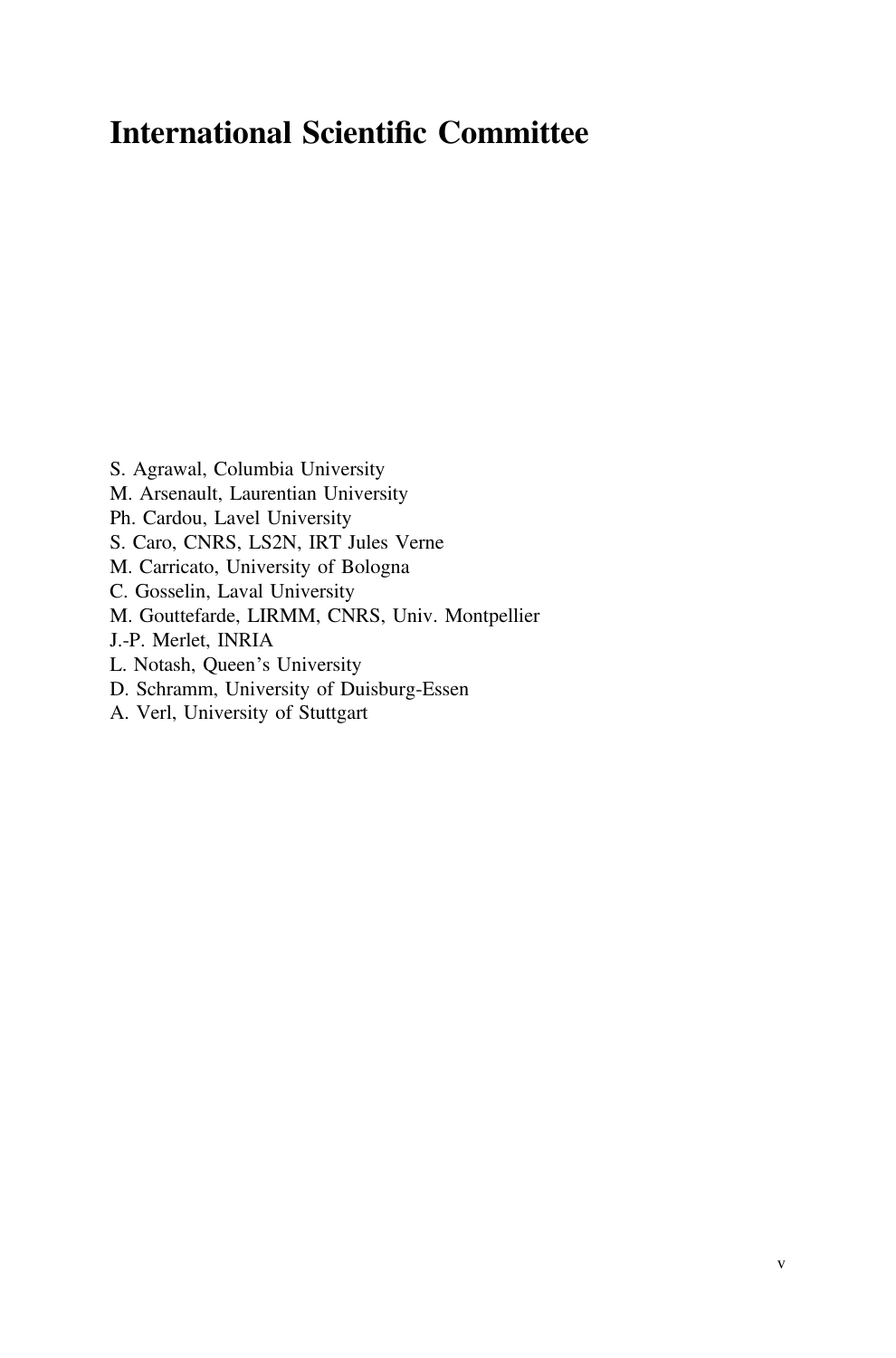## Preface

In 2012, leading experts from three continents gathered during the "First International Conference on Cable-Driven Parallel Robots (CableCon 2012)" in Stuttgart, Germany. This conference initiated a forum for the cable robot community. Due to the great success, the event was continued by the "Second International Conference on Cable-Driven Parallel Robots (CableCon 2014)" at the University Duisburg-Essen in 2014, establishing CableCon as a home for cable robot researchers.

In 2017, the "Third International Conference on Cable-Driven Parallel Robots (CableCon 2017)" was organized by the Université Laval in Québec, Canada. This time, the conference went across the Atlantic Ocean and emphasized its role as an international event, where researchers from all over the world find a place to connect with the most recognized experts from the field.

Meanwhile, practical investigations on cable robots are attracting the focus of the research teams around the world. At the same time, fundamental research still continues to provide new insights to the physical understanding of cable-driven parallel robots. This broad variety of research activities is reflected by the content of this book.

The editors would like to thank the authors for their valuable contributions. Noteworthy, the strict schedule in the preparation of this book would not have been feasible without the support of the reviewers and the scientific committee.

All three conferences in the past were organized under the patronage of International Federation for the Promotion of Mechanism and Machine Science (IFToMM). This time, the "Fourth International Conference on Cable-Driven Parallel Robots" takes even place as part of the "15th IFToMM World Congress" in Krakow, Poland. We are proud that IFToMM decided to welcome the fourth edition of CableCon at this very special event, which celebrates the 50th anniversary of IFToMM at the same time.

CableCon 2019 was organized by the University of Duisburg-Essen and the University Stuttgart together with the organizers of the "15th IFToMM World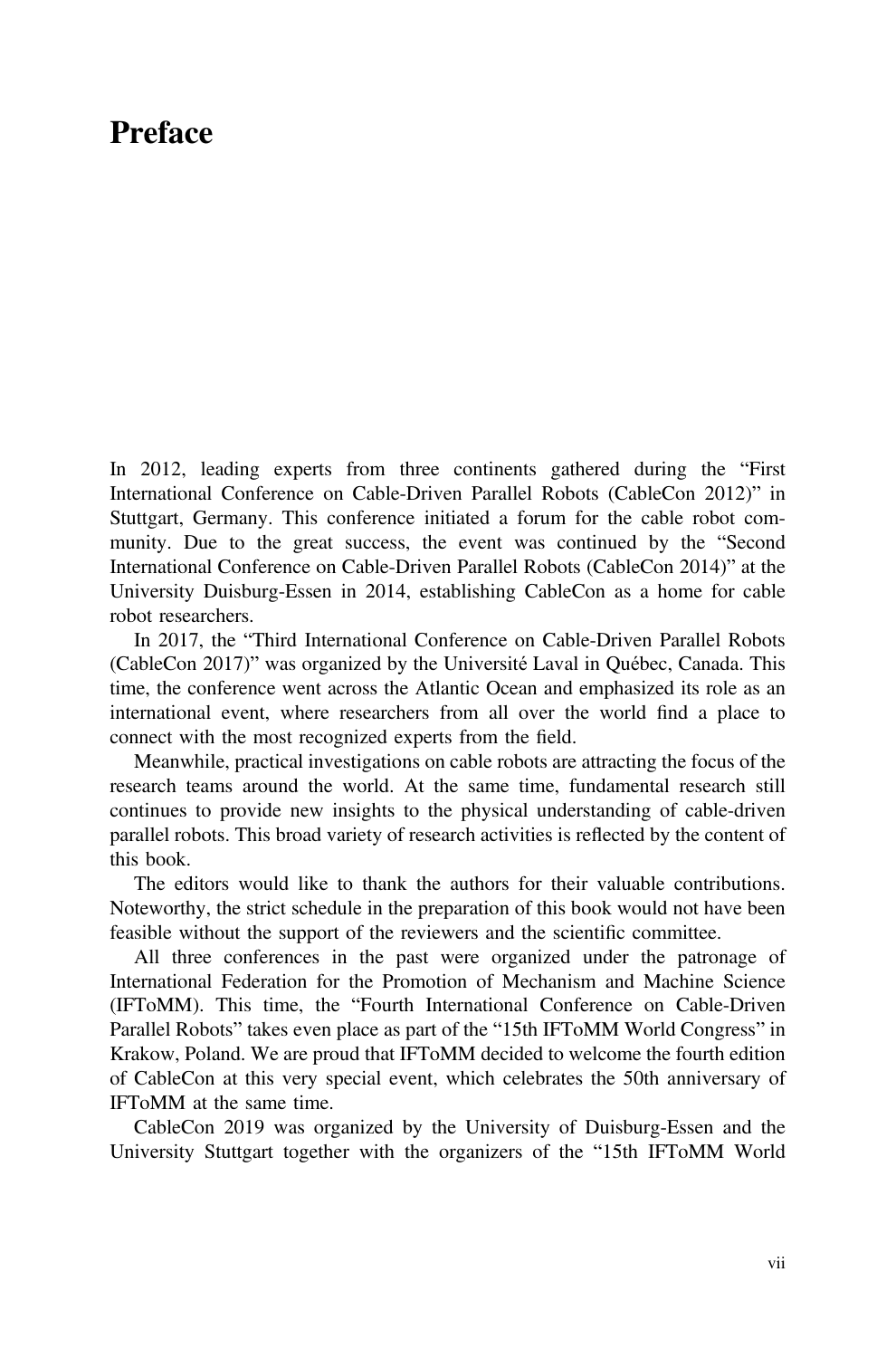Congress". We would like to express our gratefulness to Tadeusz Uhl and his supporting team – namely Anna Inglot and Marta Polak – for their continuous assistance.

Stuttgart, Germany Andreas Pott<br>
Duisburg, Germany Andreas Pott<br>
Tobias Bruckmann Duisburg, Germany

Editors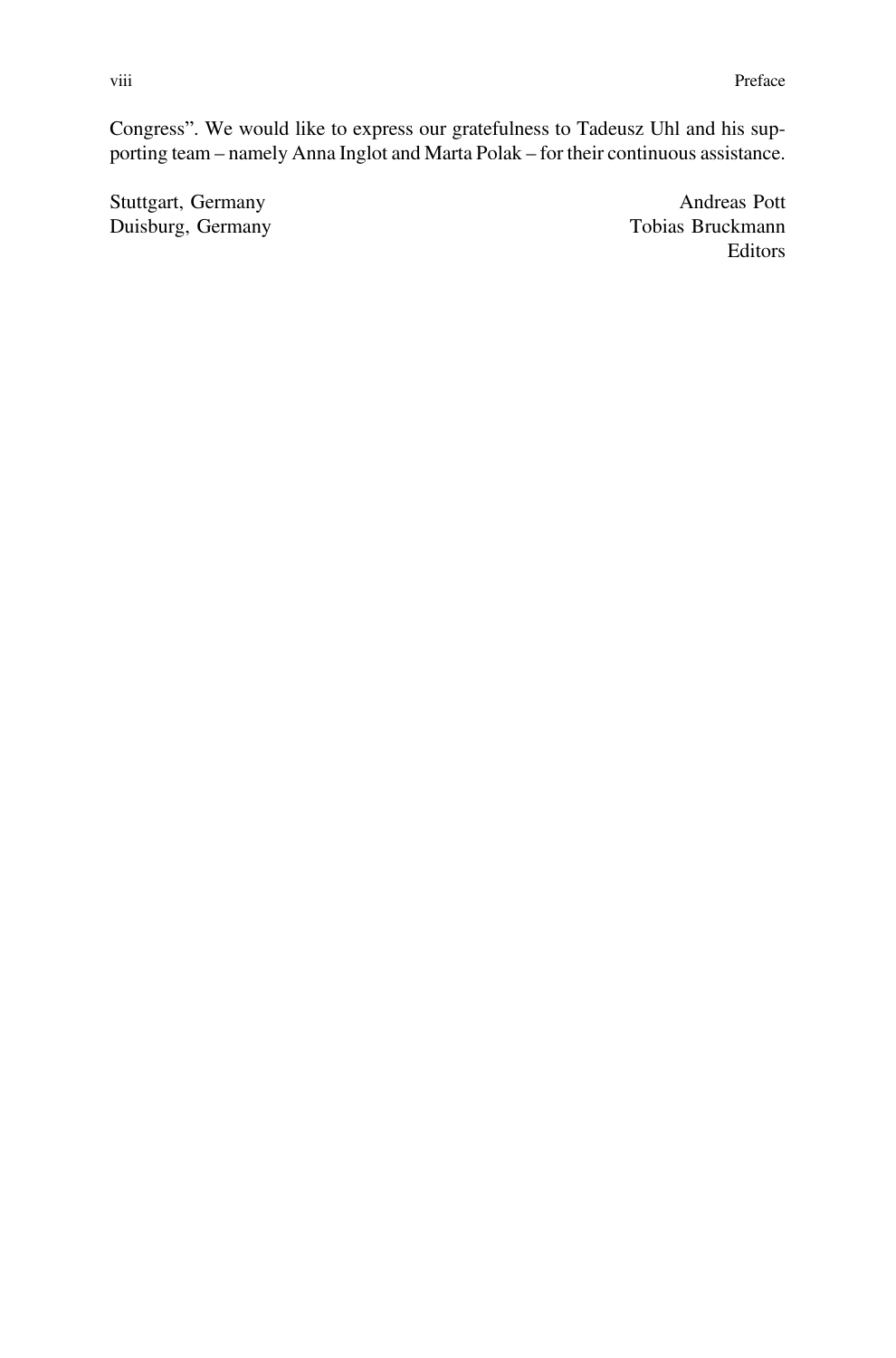# **Contents**

## **Part I** Design

| <b>Planar Cable-Driven Robots with Enhanced Orientability </b><br>M. Vikranth Reddy, N. C. Praneet and G. K. Ananthasuresh                                                                                                    | 3  |
|-------------------------------------------------------------------------------------------------------------------------------------------------------------------------------------------------------------------------------|----|
| <b>Chain Driven Robots: An Industrial Application Opportunity.</b><br>Guillermo Rubio-Gómez, David Rodríguez-Rosa,<br>Jorge A. García-Vanegas, Antonio Gonzalez-Rodríguez,<br>Fernando J. Castillo-García and Erika Ottaviano | 13 |
| <b>Non-slipping Conditions of Endless-Cable Driven Parallel Robot</b><br>by New Interpretations of the Euler-Eytelwein's Formula<br>Takashi Harada and Koki Hirosato                                                          | 23 |
| <b>Analysis of Cable-Configurations of Kinematic Redundant</b><br>Planar Cable-Driven Parallel Robot<br>Koki Hirosato and Takashi Harada                                                                                      | 35 |
| <b>Improving cable length measurements for large CDPR using</b><br>Jean-Pierre Merlet                                                                                                                                         | 47 |
| <b>Part II Kinematics and Static</b>                                                                                                                                                                                          |    |
| <b>Stiffness of Planar 2-DOF 3-Differential Cable-Driven Parallel</b><br>Lionel Birglen and Marc Gouttefarde                                                                                                                  | 61 |
| <b>Stability Analysis of Pose-Based Visual Servoing Control</b><br>Zane Zake, Stéphane Caro, Adolfo Suarez Roos, François Chaumette<br>and Nicolò Pedemonte                                                                   | 73 |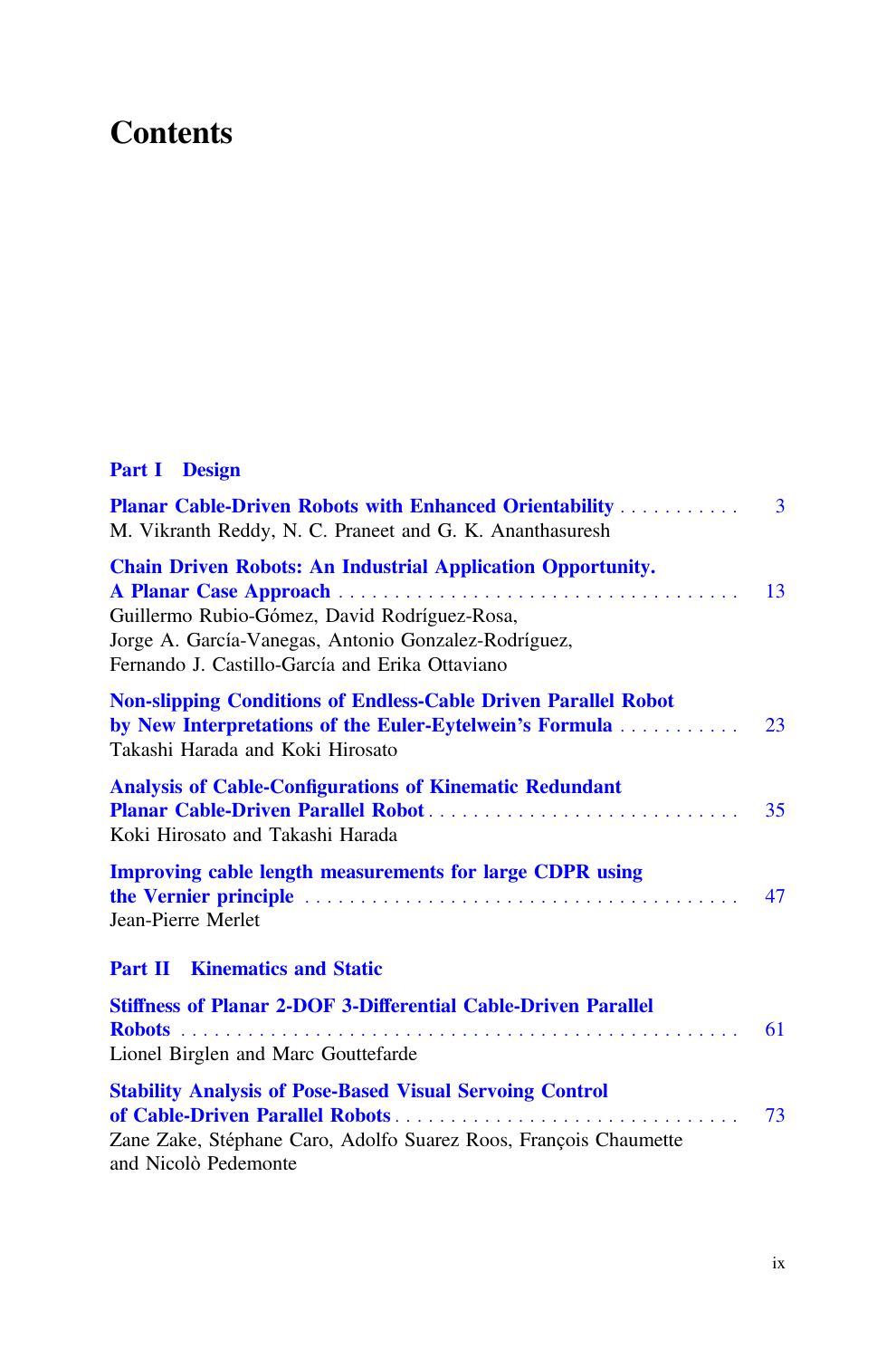| v.<br>л | Contents<br>. |
|---------|---------------|
|         |               |

| <b>Practical Stability of Under-Constrained Cable-Suspended</b><br>Dragoljub Surdilovic and Jelena Radojicic                                                                        | 85  |
|-------------------------------------------------------------------------------------------------------------------------------------------------------------------------------------|-----|
| <b>Singularity Characteristics of a Class of Spatial Redundantly</b><br>actuated Cable-suspended Parallel Robots and Completely<br>Lewei Tang, Xiaoyu Wu, Xiaoqiang Tang and Li Wu  | 99  |
| <b>Kinetostatic Modeling of a Cable-Driven Parallel Robot using</b><br>Saman Lessanibahri, Philippe Cardou and Stéphane Caro                                                        | 109 |
| <b>Static Analysis of a Two-Platform Planar Cable-Driven Parallel</b><br>Thomas Reichenbach, Philipp Tempel, Alexander Verl and Andreas Pott                                        | 121 |
| <b>Part III</b><br><b>Workspace</b>                                                                                                                                                 |     |
| Calculation of the cable-platform collision-free total orientation<br>Marc Fabritius, Christoph Martin and Andreas Pott                                                             | 137 |
| <b>Workspace Analysis of Cable Parallel Manipulator for Side</b><br>Liping Wang, Haisheng Li, Zhufeng Shao, Zhaokun Zhang<br>and Fazhong Peng                                       | 149 |
| Identifying the largest sphere inscribed in the constant orientation<br>wrench-closure workspace of a spatial parallel manipulator driven<br>Ambuj Shahi and Sandipan Bandyopadhyay | 161 |
| A Bounding Volume of the Cable Span for Fast Collision Avoidance<br>Verification<br>M. Lesellier and M. Gouttefarde                                                                 | 173 |
| Computation of the interference-free wrench feasible workspace<br>Marc Arsenault                                                                                                    |     |
| <b>Antipodal Criteria for Workspace Characterization of Spatial</b><br>Leila Notash                                                                                                 | 197 |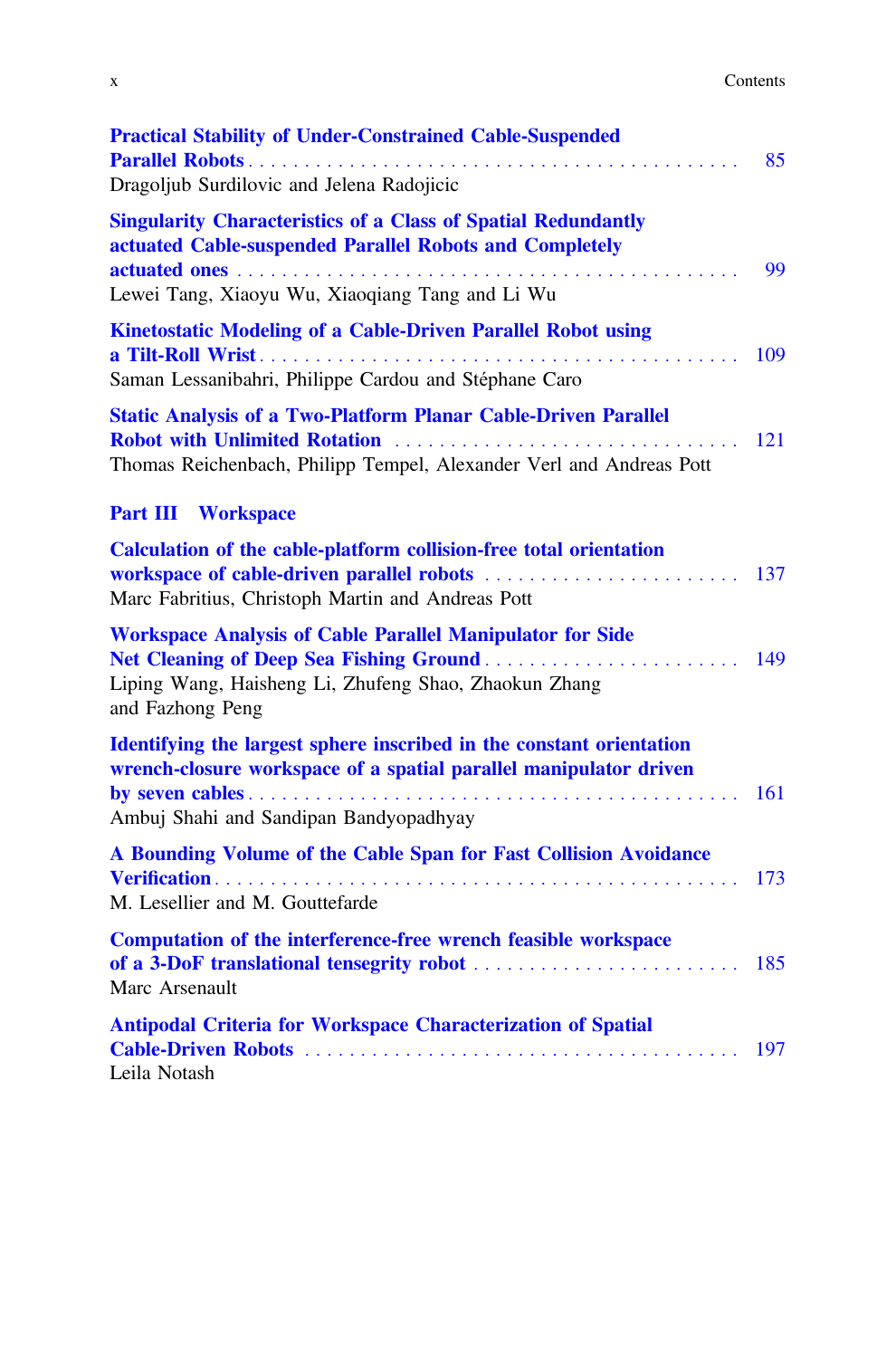#### Contents

## **Part IV** Control

| <b>Robust Adaptive Control of Over-Constrained Actuated Cable-Driven</b>                                                                                                 | 209 |
|--------------------------------------------------------------------------------------------------------------------------------------------------------------------------|-----|
| Alireza Izadbakhsh, Hamed Jabbari Asl and Tatsuo Narikiyo                                                                                                                |     |
| <b>Model Predictive Control of Large-Dimension Cable-Driven Parallel</b>                                                                                                 | 221 |
| João Cavalcanti Santos, Ahmed Chemori and Marc Gouttefarde                                                                                                               |     |
| <b>Linearised Feedforward Control of a Four-Chain Crane</b><br>Michael Stoltmann, Pascal Froitzheim, Normen Fuchs, Wilko Flügge<br>and Christoph Woernle                 | 233 |
| An experimental study on control accuracy of FAST cable robot<br>Hui Li and Mingzhe Li                                                                                   | 245 |
| <b>Part V</b> Motion Planning                                                                                                                                            |     |
| <b>Path Planning of a Mobile Cable-Driven Parallel Robot</b><br>Tahir Rasheed, Philip Long, David Marquez-Gamez and Stèphane Caro                                        | 257 |
| <b>Development of Emergency Strategies for Cable-Driven Parallel</b><br>Roland Boumann and Tobias Bruckmann                                                              | 269 |
| A Conditional Stop Capable Trajectory Planner for Cable-Driven<br>Patrik Lemmen, Robin Heidel and Tobias Bruckmann                                                       | 281 |
| <b>Part VI Advanced Cable Modeling</b>                                                                                                                                   |     |
| <b>Modeling of Elastic-Flexible Cables with Time-Varying Length</b><br>for Cable-Driven Parallel Robots<br>Philipp Tempel, Dongwon Lee, Felix Trautwein and Andreas Pott | 295 |
| Static and dynamic analysis of a 6 DoF totally constrained cable<br>Damien Gueners, B. Chedli Bouzgarrou and Hélène Chanal                                               | 307 |
| <b>Slackening Effects in 2D Exact Positioning in Cable-Driven</b><br>Erika Ottaviano, Andrea Arena, Vincenzo Gattulli<br>and Francesco Potenza                           | 319 |